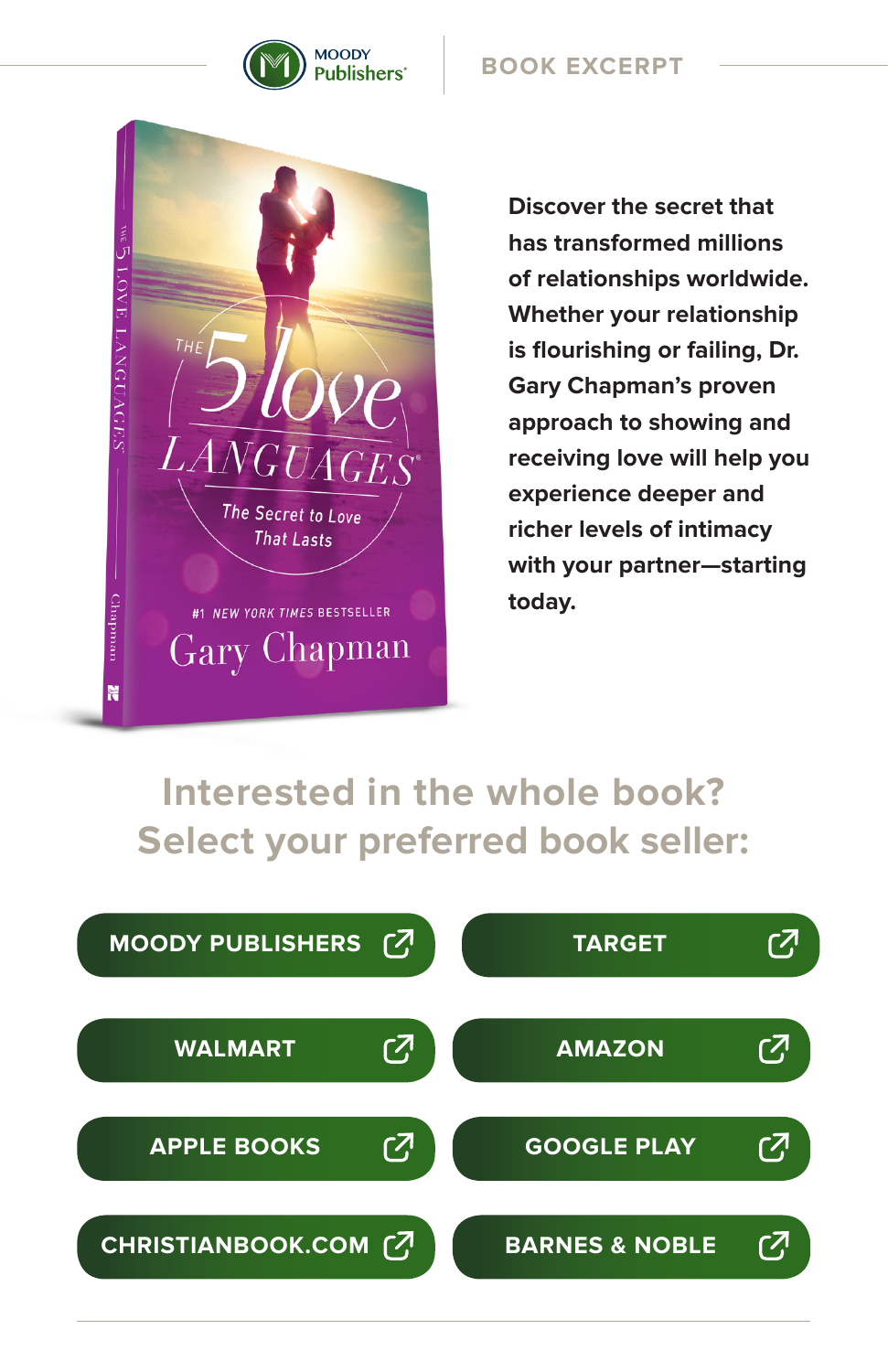## *Contents*

| Acknowledgments |                                                  | 9   |
|-----------------|--------------------------------------------------|-----|
|                 | 1. What Happens to Love After the Wedding?       | 11  |
|                 | 2. Keeping the Love Tank Full                    | 19  |
|                 | 3. Falling in Love                               | 27  |
|                 | 4. Love Language #1: Words of Affirmation        | 37  |
|                 | 5. Love Language #2: Quality Time                | 55  |
|                 | 6. Love Language #3: Receiving Gifts             | 75  |
|                 | 7. Love Language #4: Acts of Service             | 91  |
|                 | 8. Love Language #5: Physical Touch              | 107 |
|                 | 9. Discovering Your Primary Love Language        | 119 |
|                 | 10. Love Is a Choice                             | 131 |
|                 | 11. Love Makes the Difference                    | 141 |
|                 | 12. Loving the Unlovely                          | 149 |
|                 | 13. A Personal Word                              | 165 |
|                 | <b>Frequently Asked Questions</b>                | 171 |
|                 | The 5 Love Languages Profile for Couples—for Him | 191 |
|                 | The 5 Love Languages Profile for Couples—for Her | 197 |
|                 | <b>Notes</b>                                     | 205 |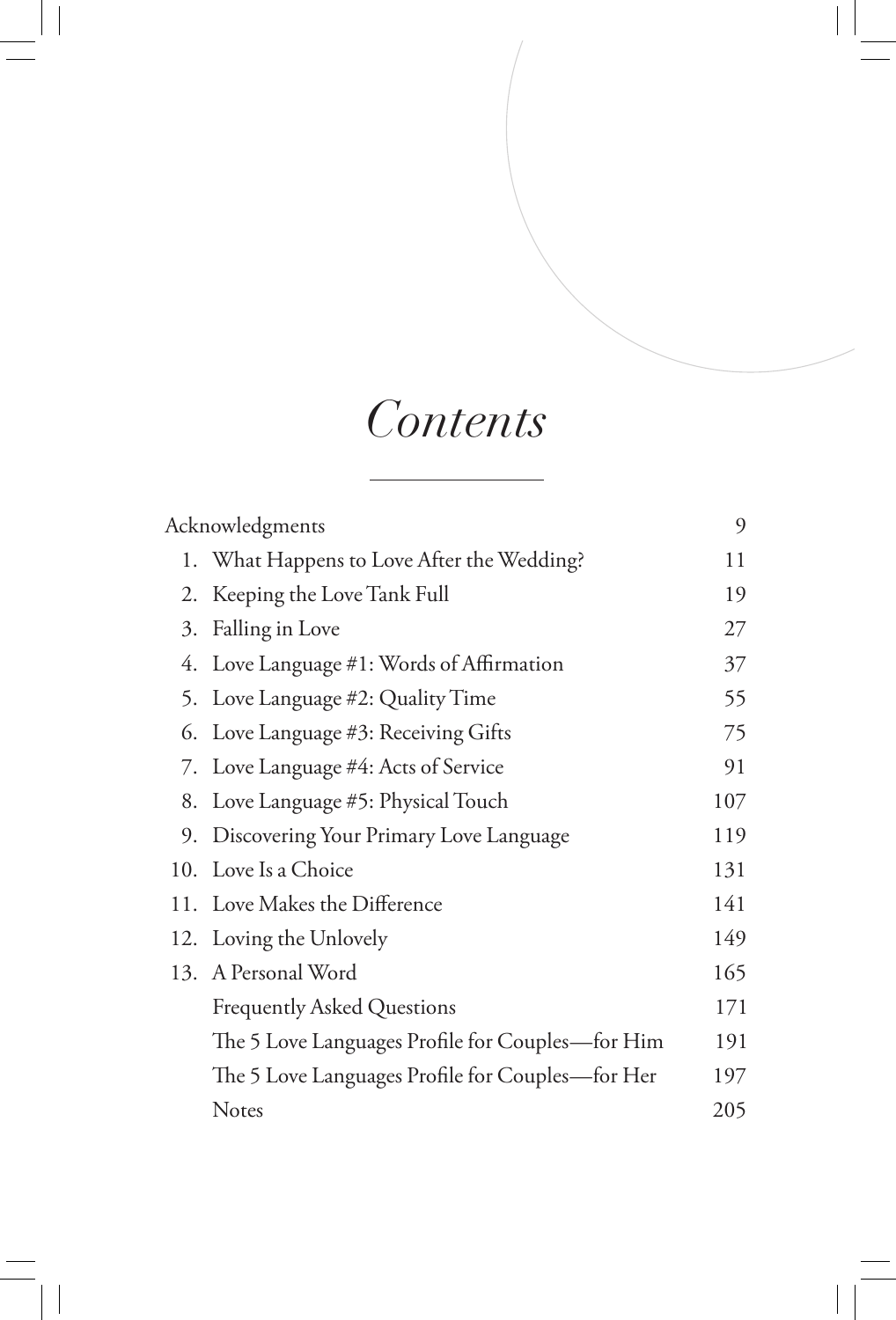# *What Happens to Love After the Wedding?*

1

At 30,000 feet, somewhere between Buffalo and Dallas, he put his magazine in his seat pocket, turned in my direction, and asked, "What kind of work do you do?"

"I do marriage counseling and lead marriage enrichment seminars," I said matter-of-factly.

"I've been wanting to ask someone this for a long time," he said. "What happens to the love after you get married?"

Relinquishing my hopes of getting a nap, I asked, "What do you mean?"

"Well," he said, "I've been married three times, and each time, it was wonderful before we got married, but somehow after the wedding it all fell apart. All the love I thought I had for her and the love she seemed to have for me evaporated. I am a fairly intelligent person. I operate a successful business, but I don't understand it."

"How long were you married?" I asked.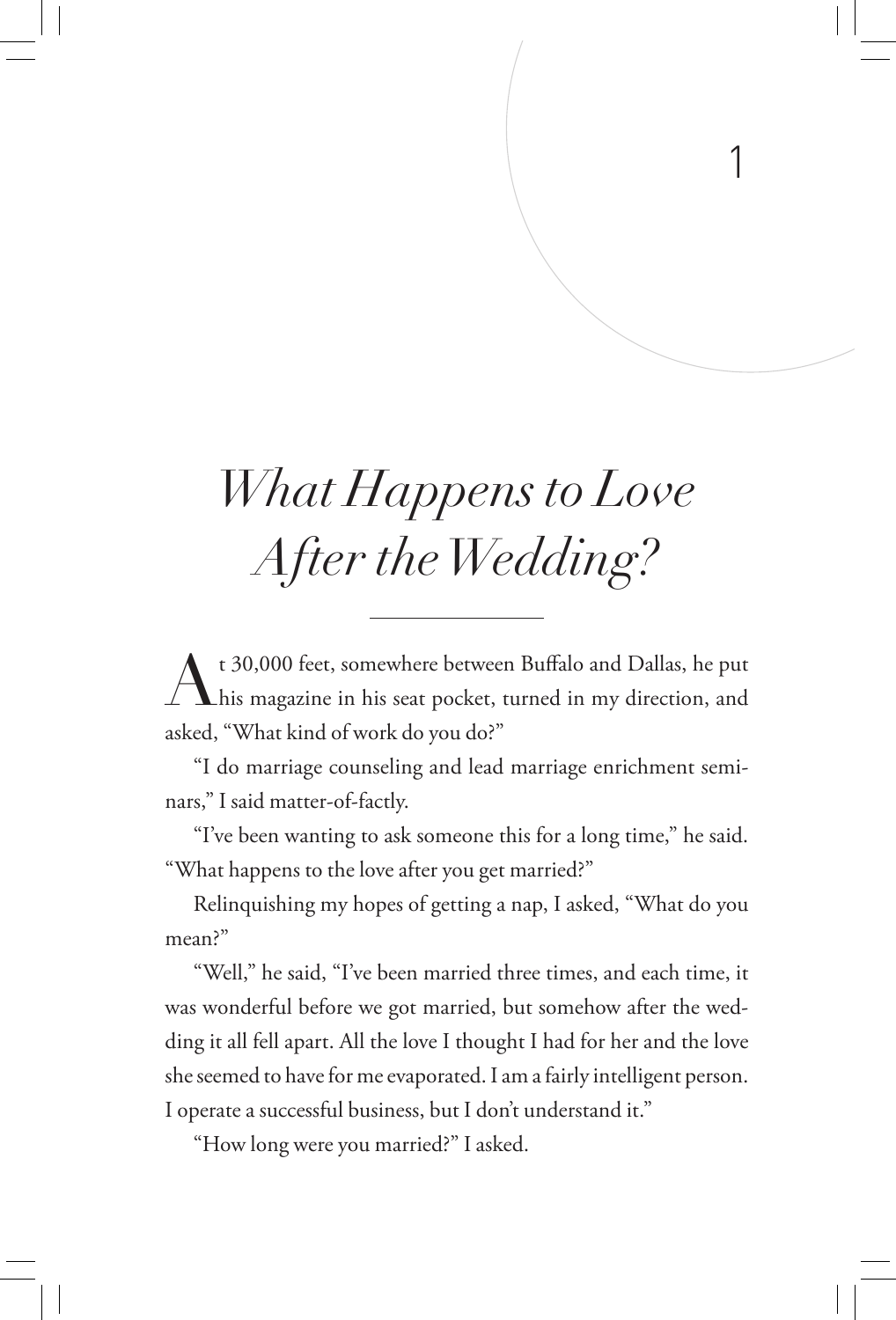"The first one lasted about ten years. The second time, we were married three years, and the last one, almost six years."

"Did your love evaporate immediately after the wedding, or was it a gradual loss?" I inquired.

"Well, the second one went wrong from the very beginning. I don't know what happened. I really thought we loved each other, but the honeymoon was a disaster, and we never recovered. We only dated six months. It was a whirlwind romance. It was really exciting! But after the marriage, it was a battle from the beginning.

"In my first marriage, we had three or four good years before the baby came. After the baby was born, I felt like she gave her attention to the baby and I no longer mattered. It was as if her one goal in life was to have a baby, and after the baby, she no longer needed me."

"Did you tell her that?" I asked.

"Yes, I told her. She said I was crazy. She said I did not understand the stress of being a twenty-four-hour nurse. She said I should be more understanding and help her more. I really tried, but it didn't seem to make any difference. After that, we just grew further apart. After a while, there was no love left, just deadness. Both of us agreed that the marriage was over.

"My last marriage? I really thought that one would be different. I had been divorced for three years. We dated each other for two years. I really thought we knew what we were doing, and I thought that perhaps for the first time I really knew what it meant to love someone. I genuinely felt that she loved me.

"After the wedding, I don't think I changed. I continued to express love to her as I had before marriage. I told her how beautiful she was. I told her how much I loved her. I told her how proud I was to be her husband. But a few months after marriage, she started complaining;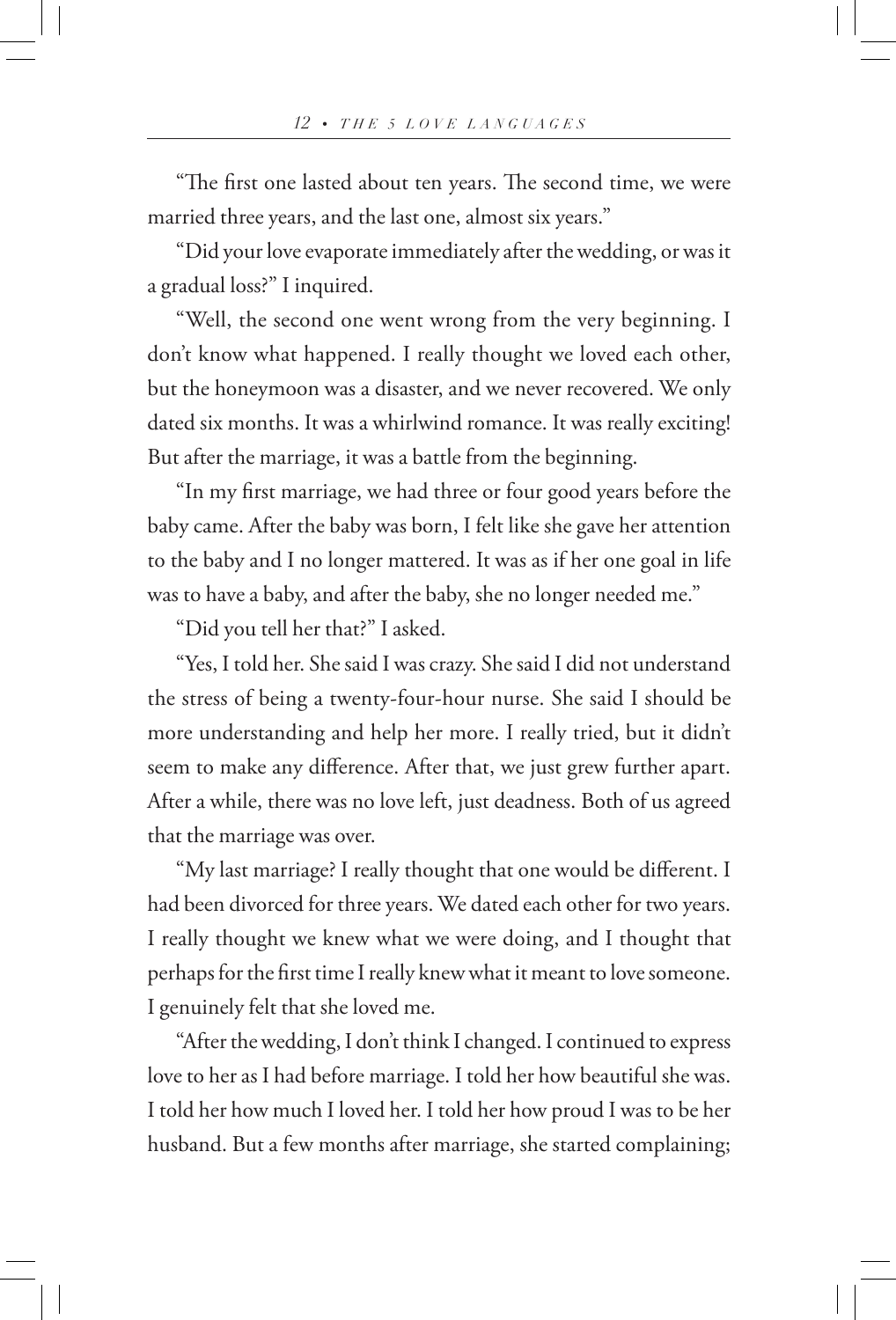about petty things at first—like my not taking the garbage out or not hanging up my clothes. Later, she went to attacking my character, telling me she didn't feel she could trust me, accusing me of not being faithful to her. She became a totally negative person. Before marriage, she was never negative. She was one of the most positive people I have ever met—that's one of the things that attracted me to her. She never complained about anything. Everything I did was wonderful, but once we were married, it seemed I could do nothing right. I honestly don't know what happened. Eventually, I lost my love for her and began to resent her. She obviously had no love for me. We agreed there was no benefit to our living together any longer, so we split.

"That was a year ago. So my question is, What happens to love after the wedding? Is my experience common? Is that why we have so many divorces in our country? I can't believe that it happened to me three times. And those who don't divorce, do they learn to live with the emptiness, or does love really stay alive in some marriages? If so, how?"

The questions my friend seated in 5A was asking are the questions that thousands of married and divorced persons are asking today. Some are asking friends, some are asking counselors and clergy, and some are asking themselves. Sometimes the answers are couched in psychological research jargon that is almost incomprehensible. Sometimes they are

**With all the help available from experts, why have so few couples found the secret to keeping love alive?**

couched in humor and folklore. Most of the jokes and pithy sayings contain some truth, but they are like offering an aspirin to a person with cancer.

The desire for romantic love in marriage is deeply rooted in our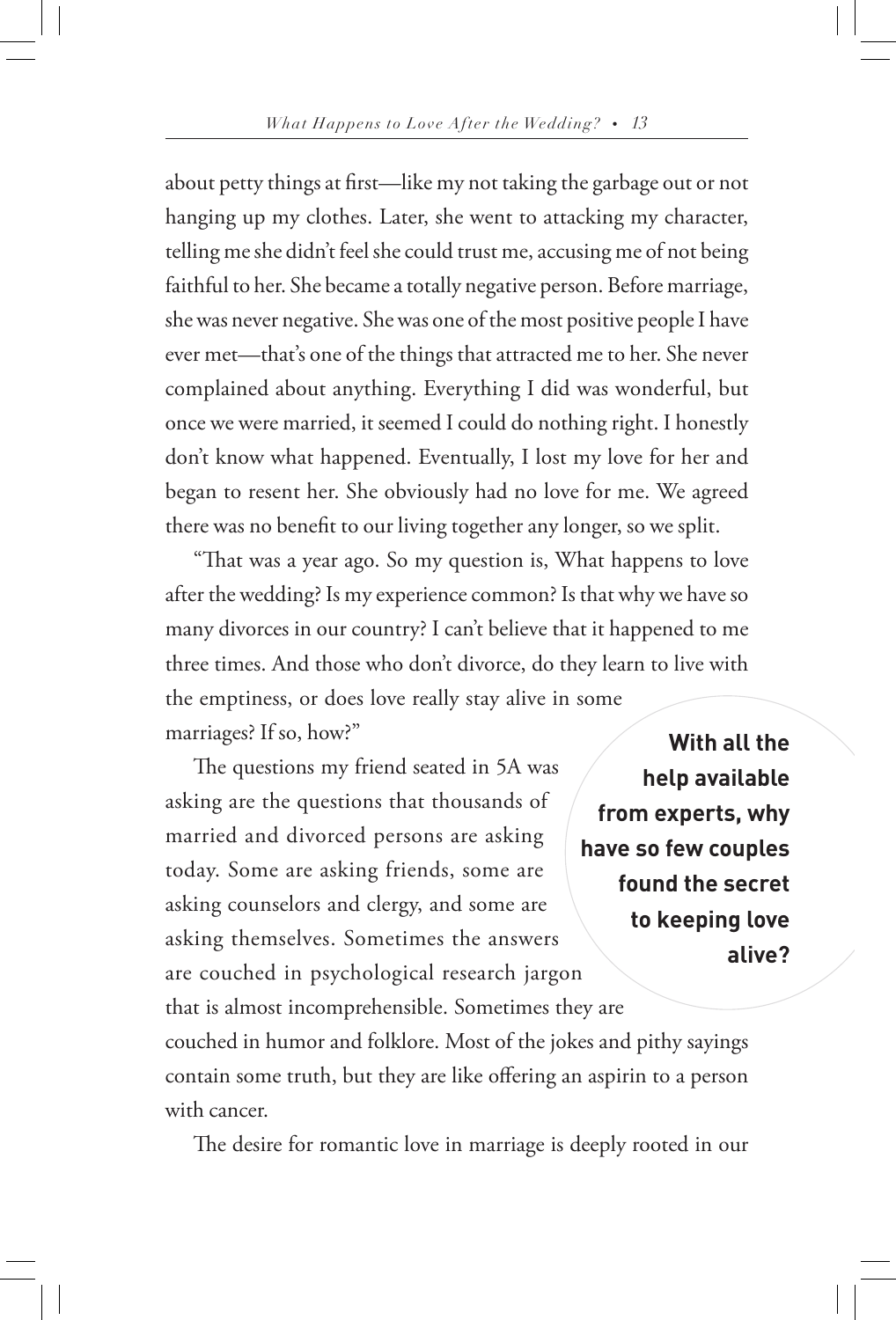psychological makeup. Books abound on the subject. Television and radio talk shows deal with it. The Internet is full of advice. So are our parents and friends and churches. Keeping love alive in our marriages is serious business.

With all the help available from media experts, why is it that so few couples seem to have found the secret to keeping love alive after the wedding? Why is it that a couple can attend a communication workshop, hear wonderful ideas on how to enhance communication, return home, and find themselves totally unable to implement the communication patterns demonstrated? How is it that we read something online on "101 Ways to Express Love to Your Spouse," select two or three ways that seem especially helpful, try them, and our spouse doesn't even acknowledge our effort? We give up on the other 98 ways and go back to life as usual.

#### **THE TRUTH WE'RE MISSING**

The answer to those questions is the purpose of this book. It is not that the books and articles already published are not helpful. The problem is that we have overlooked one fundamental truth: People speak different love languages.

My academic training is in the area of anthropology. Therefore, I have studied in the area of linguistics, which identifies a number of major language groups: Japanese, Chinese, Spanish, English, Portuguese, Arabic, Greek, German, French, and so on. Most of us grow up learning the language of our parents and siblings, which becomes our *primary* or native tongue. Later, we may learn additional languages—but usually with much more effort. These become our *secondary* languages. We speak and understand best our native language. We feel most comfortable speaking that language. The more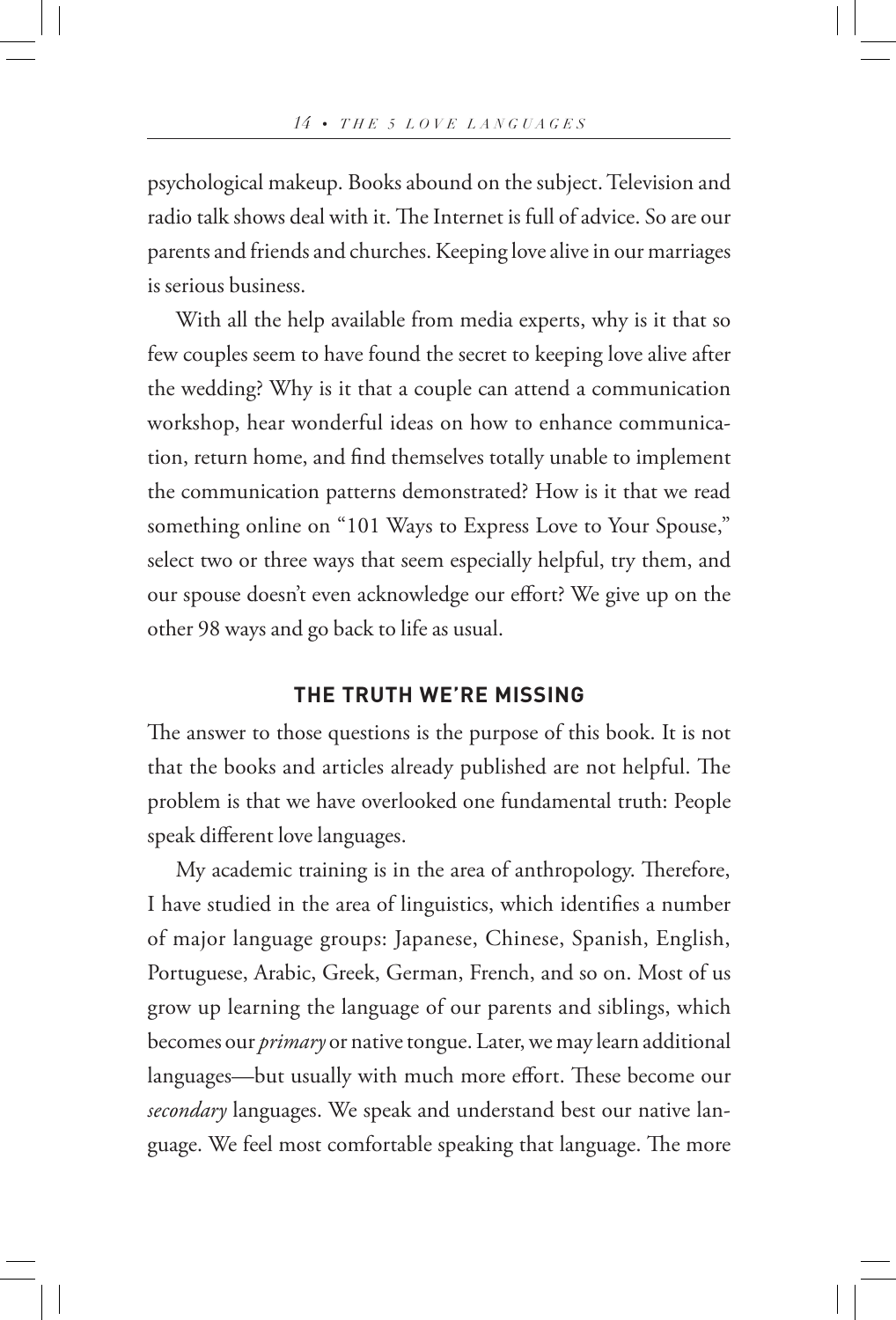we use a secondary language, the more comfortable we become conversing in it. If we speak only our primary language and encounter someone else who speaks only his or her primary language, which is different from ours, our communication will be limited. We must rely on pointing, grunting, drawing pictures, or acting out our ideas. We can communicate, but it is awkward. Language differences are part and parcel of human culture. If we are to communicate effectively across cultural lines, we must learn the language of those with whom we wish to communicate.

In the area of love, it is similar. Your emotional love language and the language of your spouse may be as different as Chinese from English. No matter how hard you try to express love in English, if your spouse understands only Chinese, you will never understand how to love each other. My friend on the plane was speaking the language of affirming words to his third wife when he said, "I told her how beautiful she was. I told her I loved her. I told her how proud I was to be her husband." He was speaking love, and he was sincere, but she did not understand his language. Perhaps she was looking for love in his behavior and didn't see it. Being sincere is not enough. We must be willing to learn our spouse's primary love language if we are to be effective communicators of love.

My conclusion after many years of marriage counseling is that there are five emotional love languages—five ways that people speak and understand emotional love. In the field of linguistics, a language may have numerous dialects or variations. Similarly, within the five basic emotional love languages, there are many dialects. The

**The number of ways to express love within a love language is limited only by your imagination.**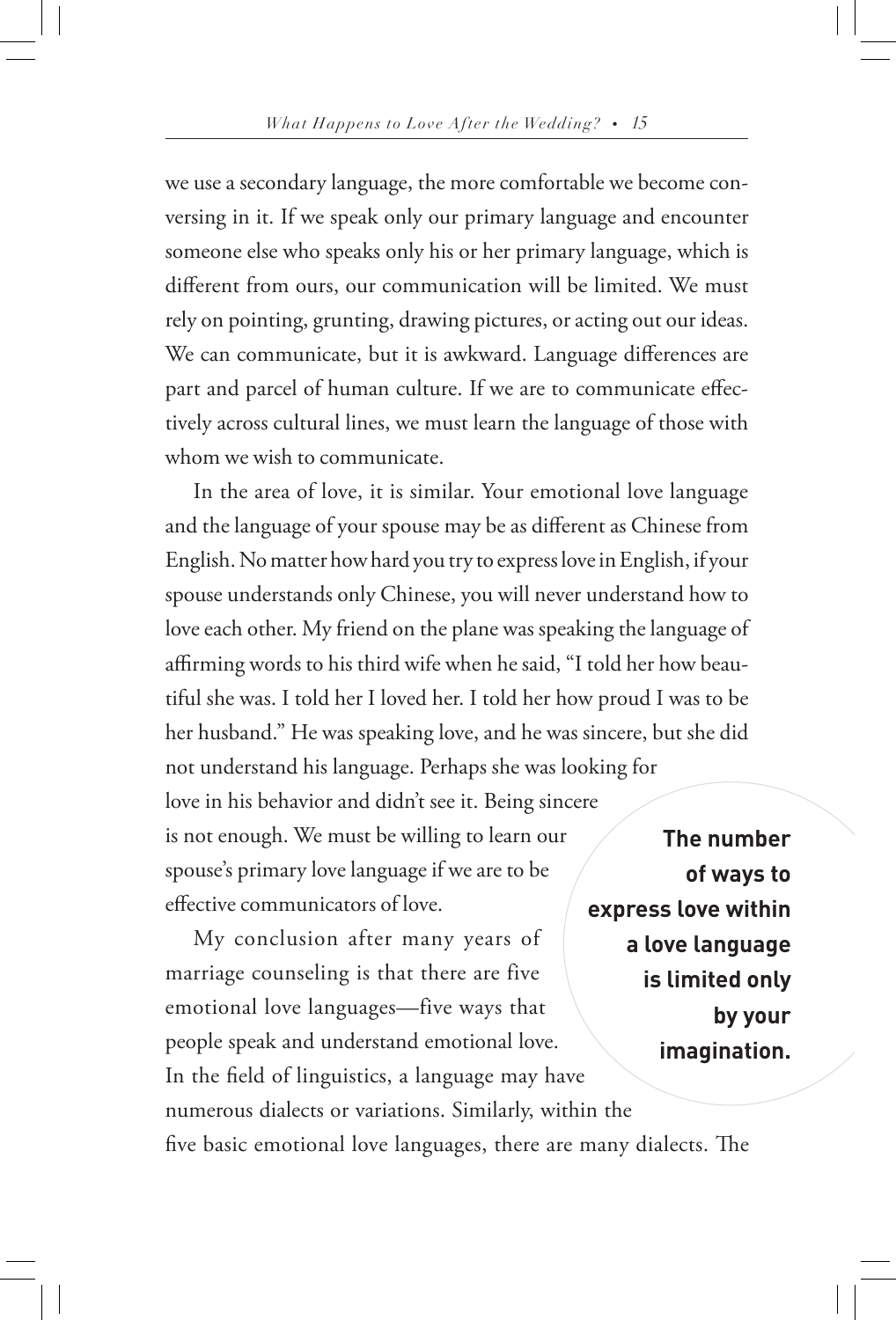number of ways to express love within a love language is limited only by one's imagination. The important thing is to speak the love language of your spouse.

Seldom do a husband and wife have the same primary emotional love language. We tend to speak our primary love language, and we become confused when our spouse does not understand what we are communicating. We are expressing our love, but the message does not come through because we are speaking what, to them, is a foreign language. Therein lies the fundamental problem, and it is the purpose of this book to offer a solution. That is why I dare to write another book on love. Once we discover the five basic love languages and understand our own primary love language, as well as the primary love language of our spouse, we will then have the needed information to apply the ideas in the books and articles.

Once you identify and learn to speak your spouse's primary love language, I believe that you will have discovered the key to a longlasting, loving marriage. Love need not evaporate after the wedding, but in order to keep it alive, most of us will have to put forth the effort to learn a secondary love language. We cannot rely on our native tongue if our spouse does not understand it. If we want them to feel the love we are trying to communicate, we must express it in their primary love language.

### *YOUR TURN*

*How does your spouse respond when you try to show affection?*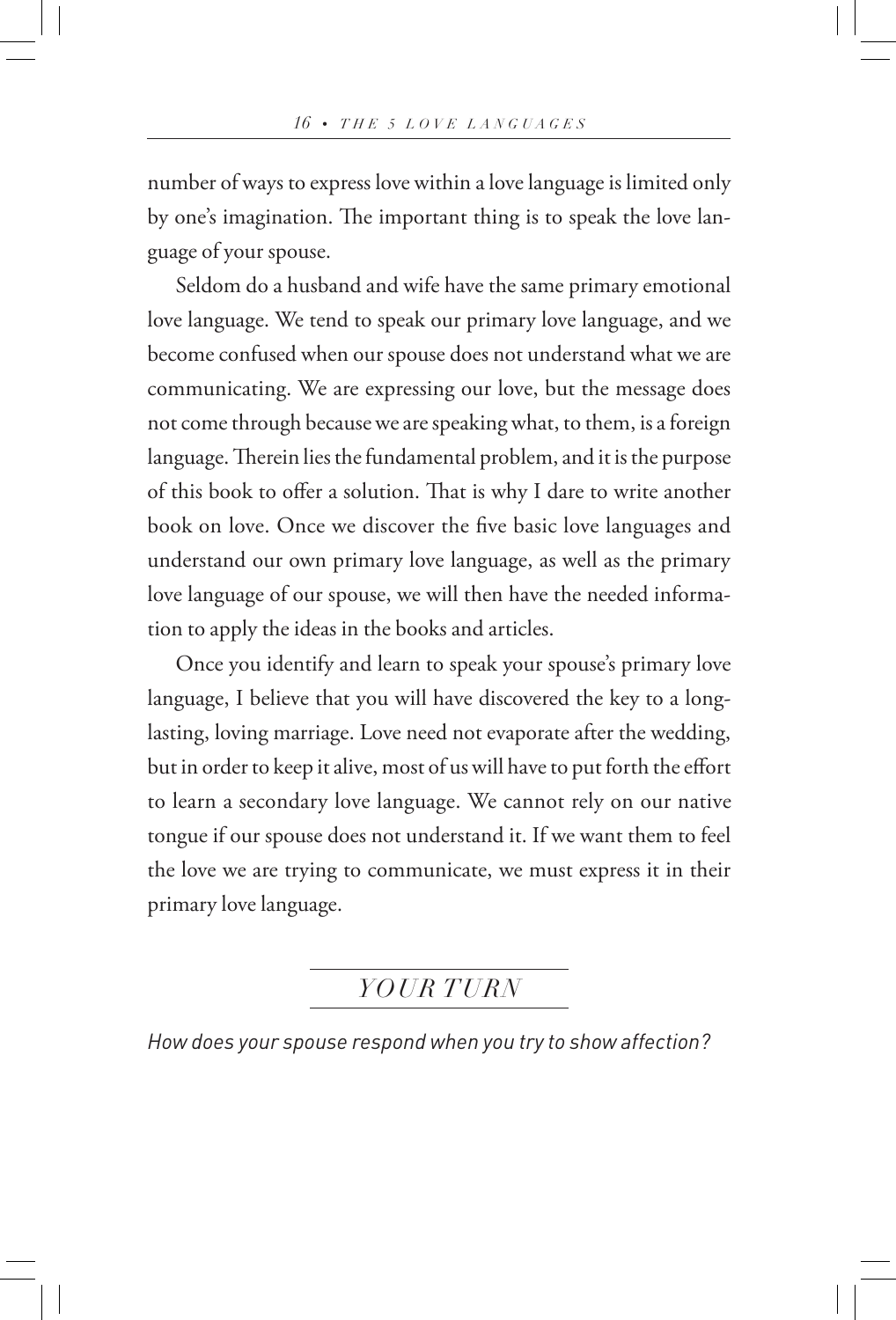## *Keeping the Love Tank Full*

Love is the most important word in the English language—and the most confusing. Both secular and religious thinkers agree that love plays a central role in life. Love has a prominent role in thousands of books, songs, magazines, and movies. Numerous philosophical and theological systems have made a prominent place for love.

Psychologists have concluded that the need to feel loved is a primary human emotional need. For love, we will climb mountains, cross seas, traverse desert sands, and endure untold hardships. Without love, mountains become unclimbable, seas uncrossable, deserts unbearable, and hardship our lot in life.

If we can agree that the word *love* permeates human society, both historically and in the present, we must also agree that it is a most confusing word. We use it in a thousand ways. We say, "I love hot dogs," and in the next breath, "I love my mother." We speak of loving activities: swimming, skiing, hunting. We love objects: food, cars, houses.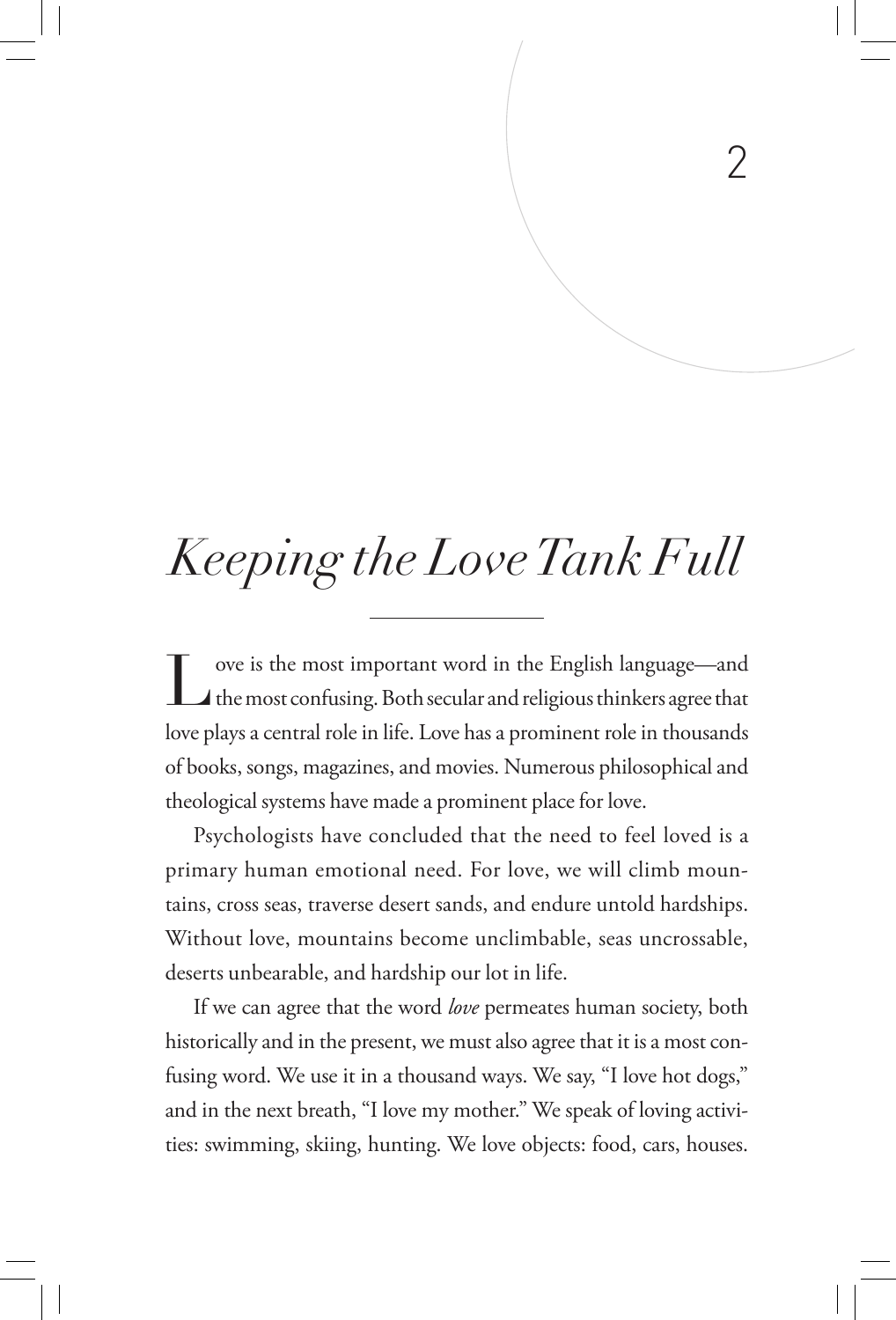We love animals: dogs, cats, even pet snails. We love nature: trees, grass, flowers, and weather. We love people: mother, father, son, daughter, parents, wives, husbands, friends. We even fall in love with love.

If all that is not confusing enough, we also use the word *love* to explain behavior. "I did it because I love her." That explanation is given for all kinds of actions. A politician is involved in an adulterous relationship, and he calls it love. The preacher, on the other hand, calls it sin. The wife of an alcoholic picks up the pieces after her husband's latest episode. She calls it love, but the psychologist calls it codependency. The parent indulges all the child's wishes, calling it love. The family therapist would call it irresponsible parenting. What is loving behavior?

The purpose of this book is not to eliminate all confusion surrounding the word *love* but to focus on that kind of love that is essential to our emotional health. Child psychologists affirm that every child has certain basic emotional needs that must be met if he is to be emotionally stable. Among those emotional needs, none is more basic than the need for love and affection, the need to sense that he or she belongs and is wanted. With an adequate supply of affection, the child will likely develop into a responsible adult. Without that love, he or she will be emotionally and socially challenged.

I liked the metaphor the first time I heard it: "Inside every child is an 'emotional tank' waiting to be filled with love. When a child really feels loved, he will develop normally, but when the love tank is empty, the child will misbehave. Much of the misbehavior of children is motivated by the cravings of an empty 'love tank.'" I was listening to Dr. Ross Campbell, a psychiatrist who specialized in the treatment of children and adolescents.

As I listened, I thought of the hundreds of parents who had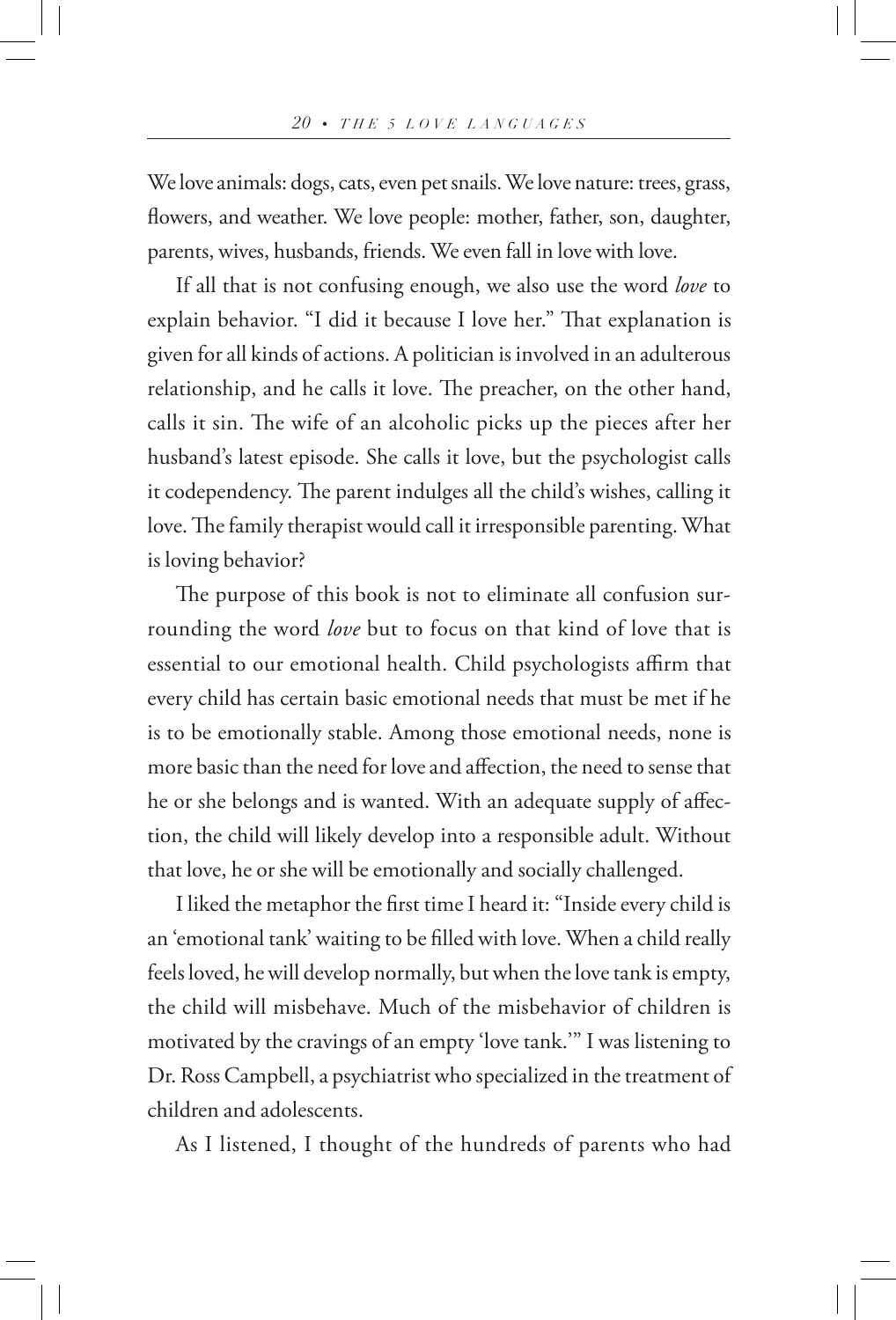paraded the misdeeds of their children through my office. I had never visualized an empty love tank inside those children, but I had certainly seen the results of it. Their misbehavior was a misguided search for the love they did not feel. They were seeking love in all the wrong places and in all the wrong ways.

**We needed love before we "fell in love," and we will need it as long as we live.**

I remember Ashley, who at thirteen years of age was being treated for a sexually transmitted disease. Her parents were crushed. They were angry with Ashley. They were upset with the school, which they blamed for teaching her about sex. "Why would she do this?" they asked.

In my conversation with Ashley, she told me of her parents' divorce when she was six years old. "I thought my father left because he didn't love me," she said. "When my mother remarried when I was ten, I felt she now had someone to love her, but I still had no one to love me. I wanted so much to be loved. I met this boy at school. He was older than me, but he liked me. I couldn't believe it. He was kind to me, and in a while I really felt he loved me. I didn't want to have sex, but I wanted to be loved."

Ashley's "love tank" had been empty for many years. Her mother and stepfather had provided for her physical needs but had not realized the deep emotional struggle raging inside her. They certainly loved Ashley, and they thought that she felt their love. Not until it was almost too late did they discover that they were not speaking Ashley's primary love language.

The emotional need for love, however, is not simply a childhood phenomenon. That need follows us into adulthood and into marriage. The "in-love" experience temporarily meets that need, but it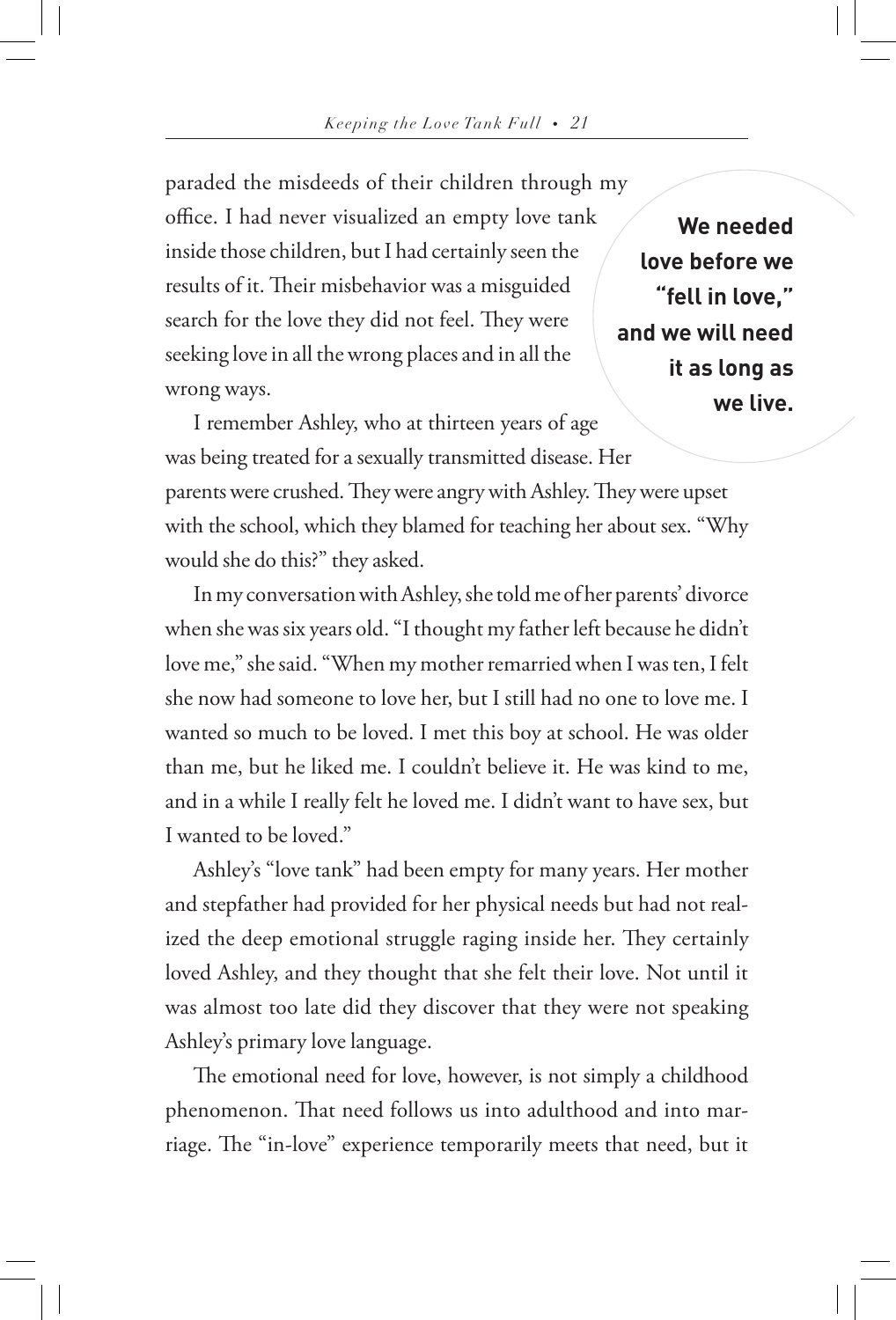is inevitably a quick fix and, as we shall learn later, has a limited and predictable life span. After we come down from the high of the "inlove" obsession, the emotional need for love resurfaces because it is fundamental to our nature. It is at the center of our emotional desires. We needed love before we "fell in love," and we will need it as long as we live.

The need to feel loved by one's spouse is at the heart of marital desires. A man said to me recently, "What good is the house, the cars, the place at the beach, or any of the rest of it if your wife doesn't love you?" Do you understand what he was really saying? "More than anything, I want to be loved by my wife." Material things are no replacement for human, emotional love. A wife says, "He ignores me all day long and then wants to jump in bed with me. I hate it." She is not a wife who hates sex; she is a wife desperately pleading for emotional love.

#### **OUR CRY FOR LOVE**

Something in our nature cries out to be loved by another. Isolation is devastating to the human psyche. That is why solitary confinement is considered the cruelest of punishments. At the heart of humankind's existence is the desire to be intimate and to be loved by another. Marriage is designed to meet that need for intimacy and love. That is why the ancient biblical writings spoke of the husband and wife becoming "one flesh." That did not mean that individuals would lose their identity; it meant that they would enter into each other's lives in a deep and intimate way.

But if love is important, it is also elusive. I have listened to many married couples share their secret pain. Some came to me because the inner ache had become unbearable. Others came because they realized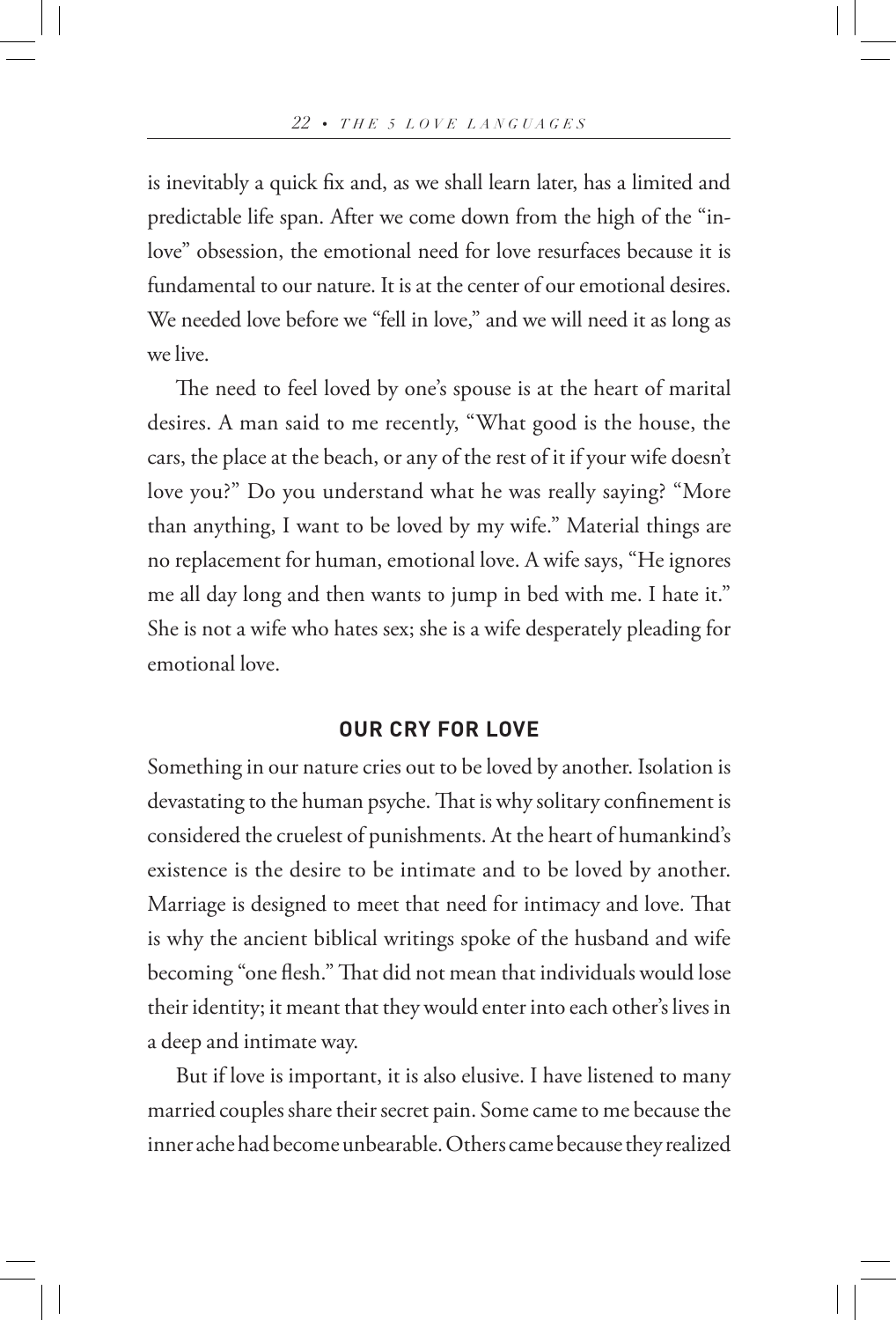that their behavior patterns or the misbehavior of their spouse was destroying the marriage. Some came simply to inform me that they no longer wanted to be married. Their dreams of "living happily ever after" had been dashed against the hard walls of reality. Again and again I have heard the words "Our love is gone; our relationship is dead. We used to feel close, but not now. We no longer enjoy being with each other. We don't meet each other's needs." Their stories bear testimony that adults as well as children have "love tanks."

Could it be that deep inside hurting couples exists an invisible "emotional love tank" with its gauge on empty? Could the misbehavior, withdrawal, harsh words, and critical spirit occur because of that empty tank? If we could find a way to fill it, could the marriage be reborn? With a full tank would couples be able to create an emotional climate where it is possible to discuss differences and resolve conflicts? Could that tank be the key that makes marriage work?

Those questions sent me on a long journey. Along the way, I discovered the simple yet powerful insights contained in this book. The journey has taken me not only through years of marriage counseling but into the hearts and minds of hundreds of couples throughout America. From Seattle to Miami, couples have invited me into the inner chamber of their marriages, and we have talked openly. The illustrations included in this book are cut from the fabric

of real life. Only names and places are changed to protect the privacy of the individuals who have spoken so freely.

I am convinced that keeping the emotional love tank full is as important to a marriage as maintaining the proper oil level is to an automobile. Running your marriage on an empty "love tank"

**Whatever the quality of your marriage now, it can always be better.**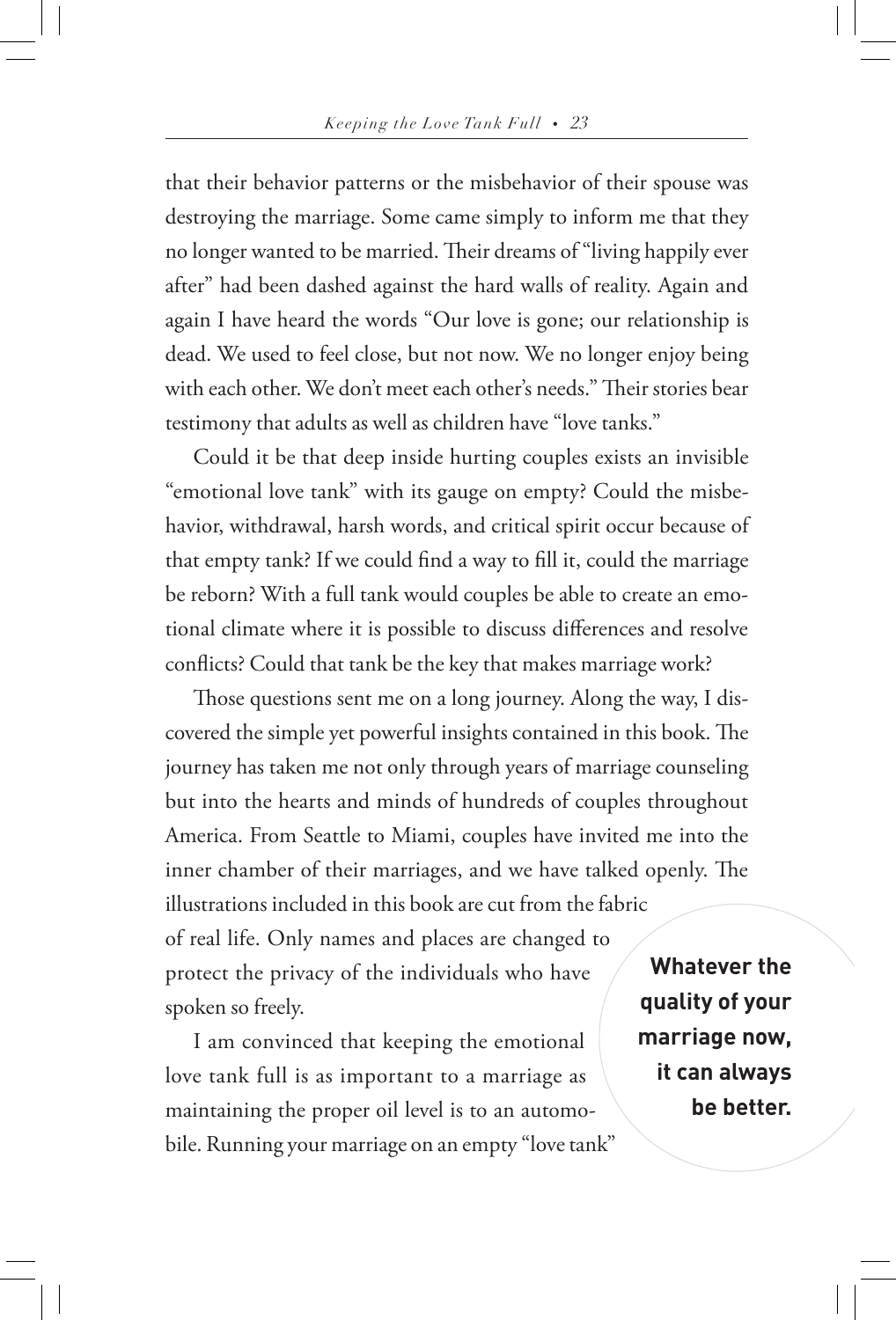may cost you even more than trying to drive your car without oil. What you are about to read has the potential of saving thousands of marriages and can even enhance the emotional climate of a good marriage. Whatever the quality of your marriage now, it can always be better.

**WARNING:** Understanding the five love languages and learning to speak the primary love language of your spouse may radically affect his or her behavior. People behave differently when their emotional love tanks are full.

Before we examine the five love languages, however, we must address one other important but confusing phenomenon: the euphoric experience of "falling in love."

*YOUR TURN* 

*On a scale of 0–10, how full is your love tank?*